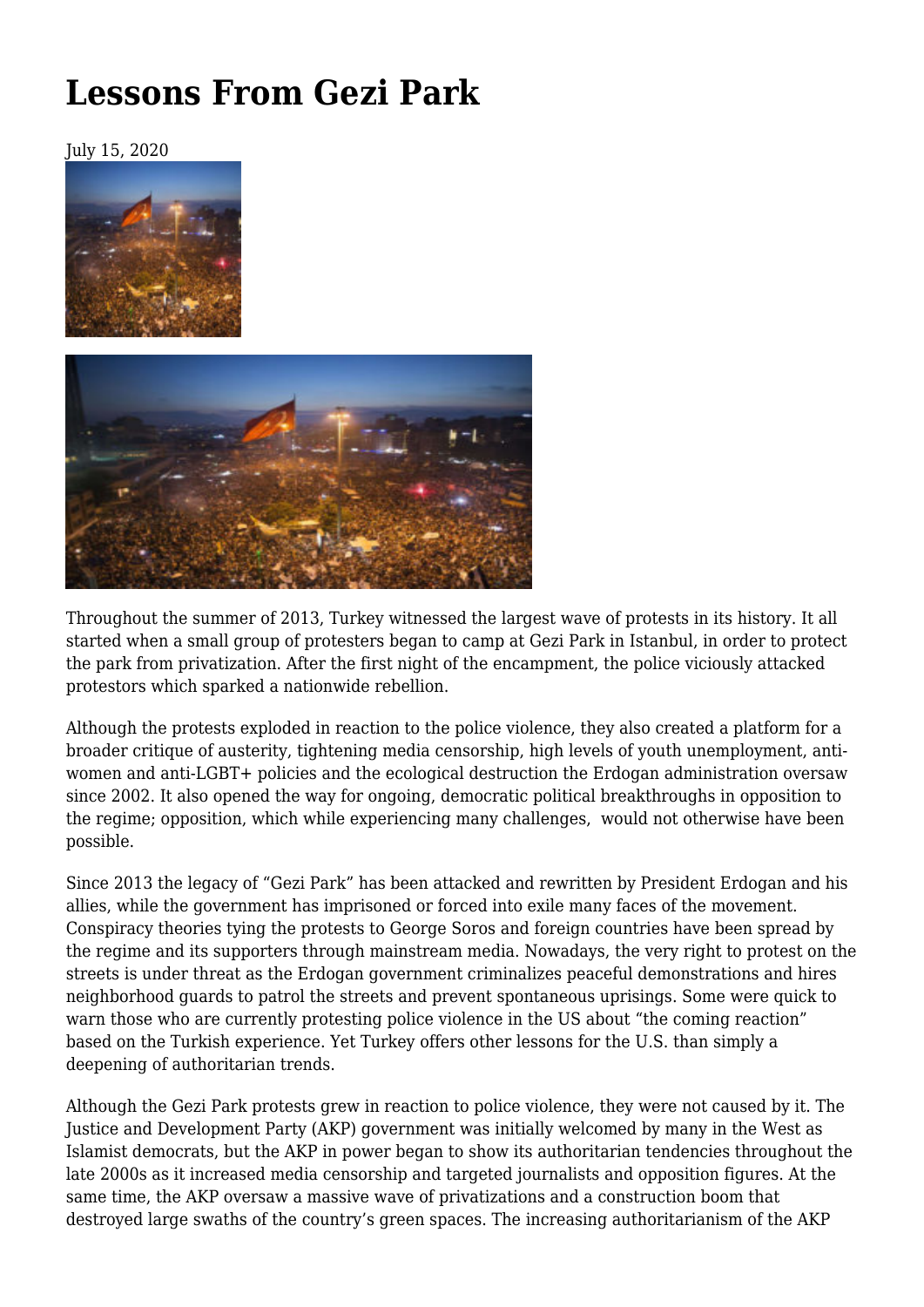and its neo-liberal economic and ecological policies were the driving causes of the Gezi Park protests.

Just as with the movements of the squares – in Spain, Greece and with Occupy in the U.S. – and reflecting a process of political polarization and radicalization that was seen internationally, e.g. the Arab Spring, the Gezi Park protests had a major impact on all aspects of Turkish politics. In many ways the protests re-shuffled the cards for the major political players in the country. It is in this impact, and specifically with the rise of a multi-national/ multi-racial struggle in Turkey, that there are possible lessons for the U.S.

The largest racialized group in Turkey are the Kurds, a national minority making up 20% percent of the overall population of Turkey. The Turkish state systematically imposed forced assimilation and dispossession policies on the Kurdish populations in order to suppress secessionist tendencies until the 1990s. The forced dispossession policies imposed on Kurdish majority regions led to waves of Kurdish migration into western parts of Turkey, where Kurdish workers were racialized and pushed into working low paying jobs and living in slums. State officials often rejected the very existence of Kurds until recently. Because of the repressive nature of the Turkish state, the Kurds maintained their own political parties and structures that were relatively independent. These parties have been and continue to be criminalized by the Turkish state. The 10% electoral threshold that was imposed after the coup of 1980 also prevented pro-Kurdish parties from gaining ballot access as parties, and forced them to run as independents. The criminalization of Kurdish politics, and the anti-Kurdish state policies and ideology led to widespread denial of the reality of Kurdish oppression and strict opposition to pro-Kurdish parties in the western parts of Turkey where Kurds have been a tiny minority until recently. Many Turks view Kurdish nationalism as synonymous with terrorism even today.

However, there have been major changes to race politics in Turkey since the Gezi Park protests. One of the most recent iterations of Kurdish political parties, the Peace and Democracy Party (BDP) played a major part in the Gezi Park protests. The participation of pro-Kurdish groups transformed the way many Turkish protesters perceived Kurdish politics.

The political terrain for the alliance of pro-Kurdish parties and the Turkish radical Left began to be formed during the mid-1990s as segments of the Kurdish movement began to participate in local and national elections as independents. Prior to this, the primary vehicle of Kurdish politics was the Kurdistan Workers Party (PKK), which engaged in armed conflict with the Turkish state in order to build a Kurdish state. The PKK is labeled a terrorist group by the Turkish state, hence an alliance between the PKK and legal parties is not feasible. The local successes of the legal Kurdish parties since the 1990s moved the mainstream of Kurdish politics from Kurdish national liberation initially to strengthening local governments run by Kurdish parties, and eventually towards democratic confederalism which argues for a confederation of autonomous Kurdish entities within the existing nation-state structures, and centers direct democracy.

The Democratic Society Party (DTP) was founded in 2005 around the demands for a democratic constitution, recognition of all racial, ethnic, and religious minorities by the state and increased autonomy and democratization of regional governments. The DTP was banned in 2008 but regrouped through the BDP. Even as the Kurdish movement moved into the boundaries of legality, they have been criminalized over their ties to the PKK. That is why until Gezi, the Kurdish movement remained relatively separate from the Turkish Left as they were viewed as a trojan horse for the "terrorist" PKK. In this context the participation of the BDP in the Gezi Park protests helped reshape the political coalitions in the country in important ways. Gezi Park protests changed the party coalitions in three major ways.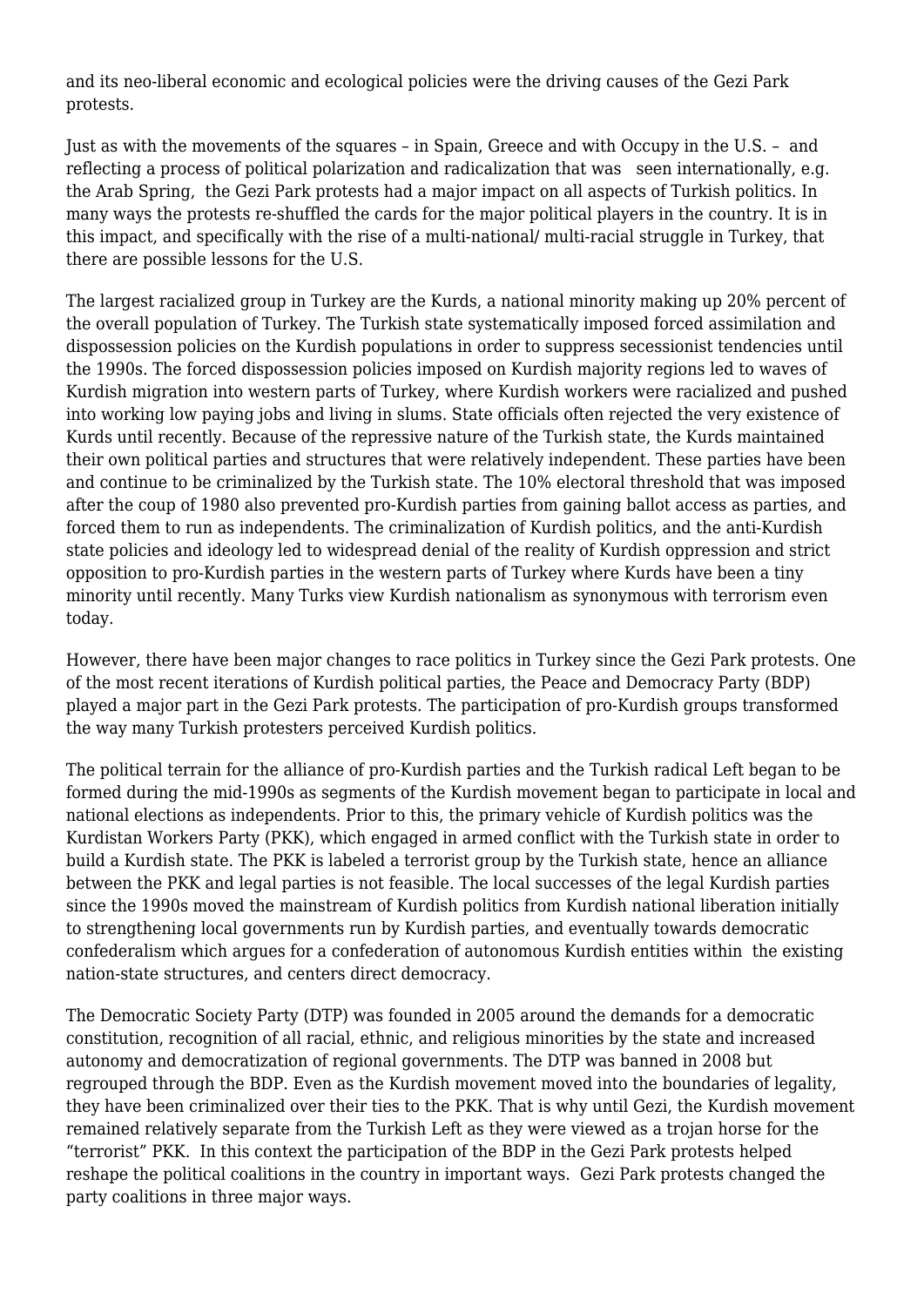First, the main opposition party, the Republican People's Party (CHP) – self-proclaimed social democrats – shifted rightward throughout the AKP rule and since the Gezi Park protests. This was evident in the fact that they nominated a far-right presidential candidate against Erdogan in the 2014 elections, the first elections after the Gezi Park protests, in an alliance with the fascist Nationalist Movement Party (MHP). The CHP had always been primarily a secularist Turkish nationalist party, but it shifted in a more social democratic direction in the 1970s and 1990s in order to co-opt a militant labor movement. Under AKP rule, as a result of privatizations and changes to the labor law, the labor unions have been weakened significantly which accelerated the right-wing shift of the CHP and moved them to centering nationalism against the Kurds and secularism against the AKP's Islamism. Under these conditions the CHP began allying with the nationalist parties that opposed the AKP from the right.

Second, the ongoing right-wing shift within the CHP and its unwillingness to respond to Gezi through a broad political program created an opening for pro-Kurdish parties as they could become the left-wing opposition to the CHP in the Western parts of Turkey and the party of the Gezi Park protests. The participation of the BDP in the Gezi Park protests increased the credibility of pro-Kudish parties in the western parts of Turkey.

The alliance between pro-Kurdish parties and the Turkish radical Left materialized in the formation of first the People's Democratic Congress (HDK) and then the People's Democratic Party (HDP) which became a broad coalition of pro-Kurdish parties in the Kurdish majority areas and the smaller left-wing, socialist, and communist parties, supported by many younger Turkish people in the Western parts of Turkey. The politics of direct democracy and democratic constitution pushed by the HDP appealed to many on the far Left as well as those on the social democratic wing of the CHP. Following Gezi, the HDP candidate Selahattin Demirtaş won nearly 10% of the vote in the 2014 presidential elections and the HDP became the third largest party in Turkey in the June 2015 general elections. Since its inception the HDP won a notable percentage of the vote in the western cities of Turkey through winning the support of minorities and the Left.

Third, the Gezi Park protests intensified the infighting within the AKP coalition. Gülenists, a group of pro-US Islamist liberals within the AKP coalition, have been wary of Erdoğan's tightening grip of the Turkish state. Following Gezi Park, as Erdoğan's popularity reached all-time lows, Gülenists began to openly dissent against Erdoğan's leadership through a series of corruption investigations that led to the arrests of multiple Erdoğan allies in December 2013. Erdoğan characterized these arrests as a coup and began to remove Gülenists from the judiciary and the police. The conflict between the Gülenists and Erdoğan reached its climax in the failed coup of July 2016, as the Gülenists in the military bureaucracy attempted to seize power. The failed coup was followed by what some characterized as a "counter-coup" by Erdoğan, as he declared a state of emergency and began to move the country towards a presidential system where he would have near absolute authority. Throughout the state of emergency thousands were purged from the state bureaucracy, members of parliament and mayors were removed from office and the presidential system was established through a referendum and a general election both of which took place under circumstances that were far from democratic.

As the conflict between Erdoğan and Gülenists intensified and the HDP became a major player in Turkish politics following a decline in AKP's popularity, Erdoğan shifted to a more repressive approach towards the HDP. Since 2015, the HDP has faced brutal repression by the AKP government while the CHP and other "opposition" parties enabled this repression. The regime justified the repression using the same anti-Kurdish rhetoric that was mobilized by previous administrations. The opposition to the HDP intensified as it truly provided a new possibility for leftwing politics in Turkey which was an alternative not just to the AKP but also to the other right-wing opposition parties.